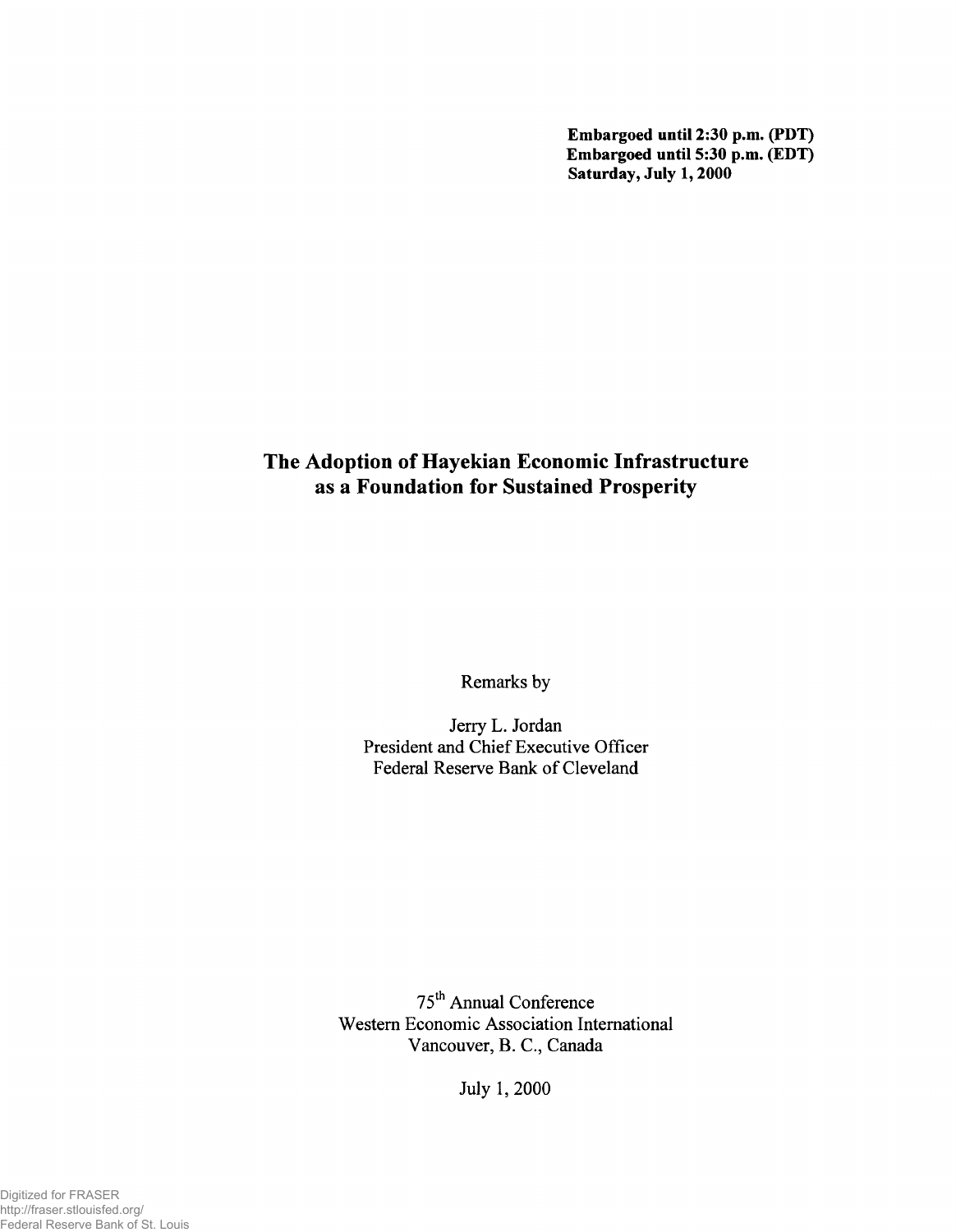The media abounds with assertions concerning the emergence of a new economy. The pundits contend that we need a new paradigm to understand how this new economy works. Not surprisingly, some old economic models have come under attack for not being able to reconcile the low inflation, high growth, and quite low unemployment rates we have witnessed over the past decade.

Let me suggest that there is no new economy. I admit there is something new, but it isn't the economy. Certainly, computers and information technology have sped up the flow of acquiring or disseminating knowledge: knowledge about prices; knowledge about production techniques. But, it doesn't necessarily follow that we need a new paradigm *because* of this technological progress. And, the reason that the old models are not performing well is not due to bandwidth or megahertz, but, instead, it might be that they never were very useful. Using statistical correlations, such as the relationship between inflation and unemployment to determine policy, can be dangerous. In Hayek's words, but in a different context, it is the difference between knowing *that* and knowing *how.*

In my remarks today, I want to talk about some ideas concerning economic performance and progress that are old and yet still highly relevant to the world we are living in today. These ideas will not help anyone predict real GDP growth for next year or instruct the FOMC on what to do with the federal funds rate at its next meeting. But, they should help our thinking about a more important question: How do we design monetary and fiscal institutions so that we maximize social welfare over time? The theme of my remarks today is that the key to sustainable prosperity is the strength of the underlying economic infrastructure.

### **Elements of Growth**

One thing that has not changed over the last millennium or two is that each and every day new businesses are bom, and each and every day other businesses fail. Along with this turnover, we see churning in the labor market as new jobs are bom and older, less productive jobs cease to exist. The same can be said of other productive resources, such as physical and entrepreneurial capital. Individuals and firms must respond to the various shocks hitting the economy. They must rethink not only the way they do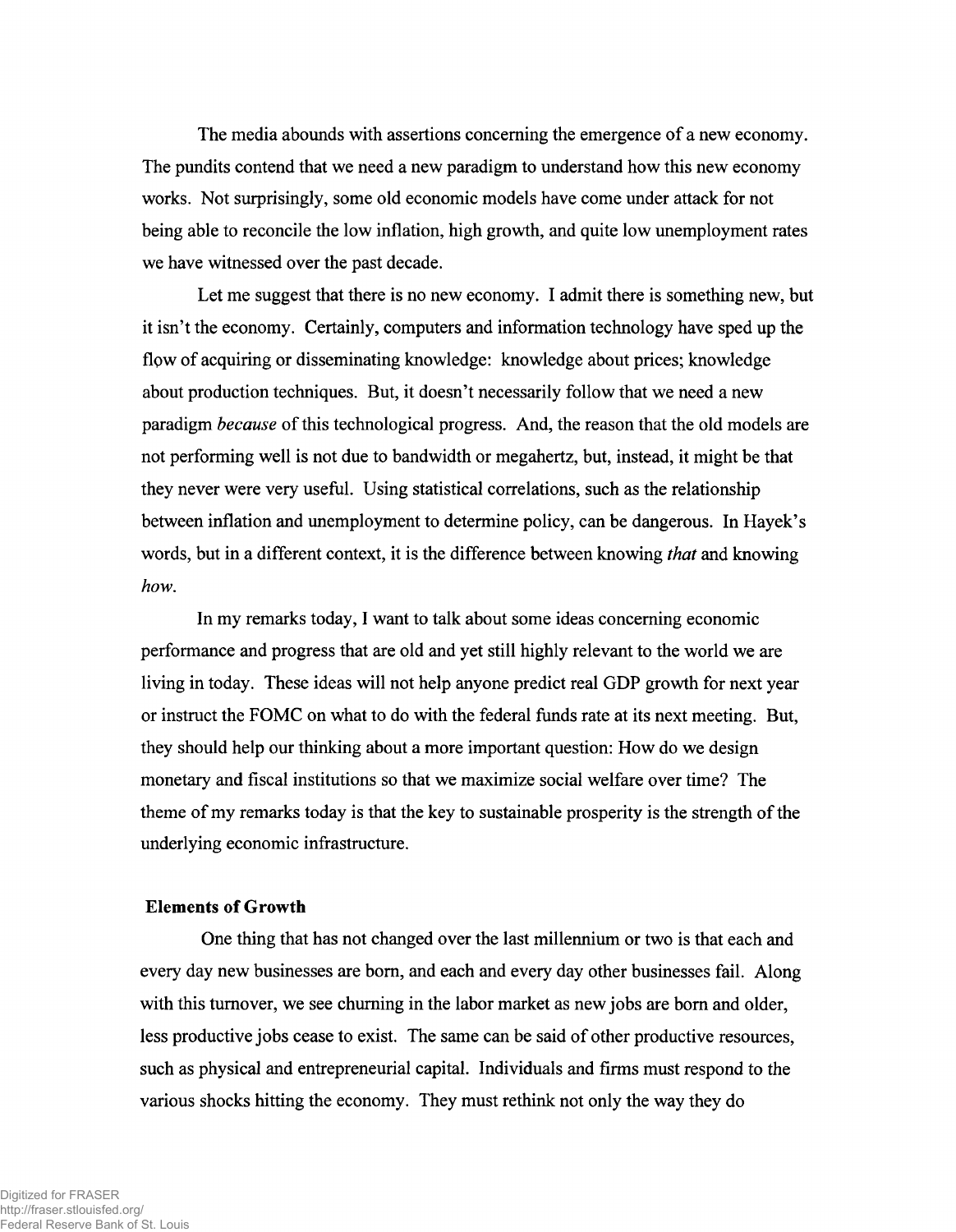business, but also the way labor and capital are put together to produce final consumption. Technological progress necessitates obsolescence. But, this observation is just as valid today as it was in 1900, or 1800, or even much earlier.

Some shocks are large. Movable-type printing was every bit as revolutionary as the computer. Gutenberg's invention in the 1430s allowed information to be massproduced. In fact, the printing press is an apt analogy to today's technology revolution: they are both about information. Thirty years after the introduction of movable-type printing, there were print shops in every comer of the European continent. It is believed that more books were produced in the 50 years following Gutenberg's invention than in the 1,000 years before it.

The Industrial Revolution was obviously another large shock. The steam engine, for example, increased horsepower by several orders of magnitude. With the added power, not only could some products be made more quickly, but new products could also be produced that would have been much more costly with manual labor alone.

Today we may very well be in the midst of another large shock: The information technology revolution. Indeed, computers and the Internet allow us to obtain information instantaneously from almost anywhere in the world, twenty-four hours a day, while sitting at our desks, and at very little cost.

So, what do I mean when I say there is no new economy? I mean that the fundamental determinants of healthy economies are the same as they ever were. So long as the right environment exists, markets will flourish and in that environment individuals and markets will adapt to shocks. And as they adapt, the face of the economy changes. But the conditions that determine the right environment haven't changed, and the mechanisms by which the economy operates are the same as they always were. Only the outward appearance has changed: the names of the businesses, the products manufactured, the skills used, or the efficiency with which trade is conducted. Keep in mind that in such an environment, the changes that occur are the result of the actors being allowed to respond optimally to the shocks that confront them, making everyone better off as a result.

How does such an environment arise? I contend that it is the product of government laying the appropriate infrastructure. In the United States, as well as in more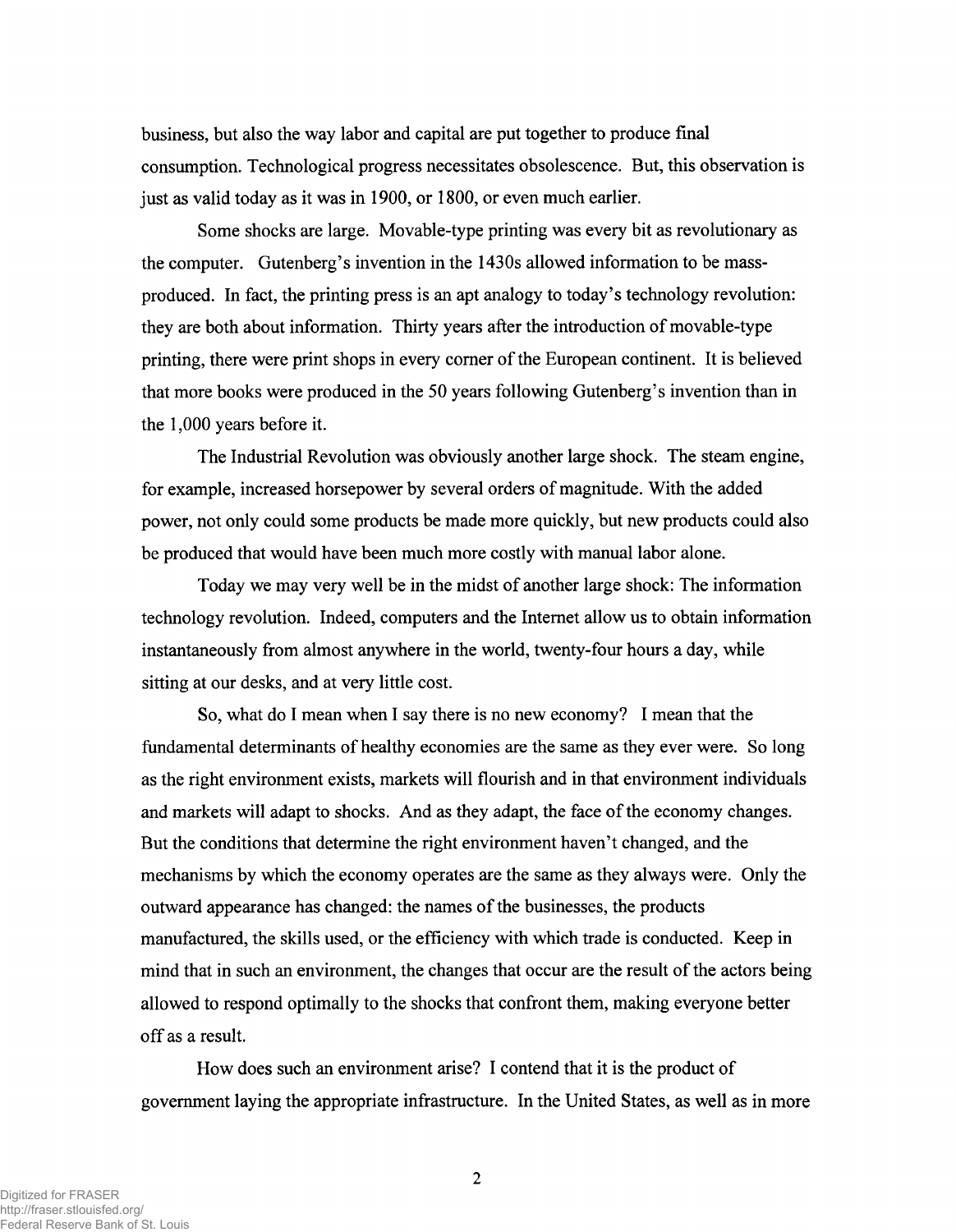and more countries throughout the world, an infrastructure exists that allows a large proportion of resources to be spent on research and development. The infrastructure ensures that we will be able to reap the rewards from a successful outcome, and, of course, that we will have to pay the price for an unsuccessful one. Certainly, more people "online" means ideas can spread faster and new techniques and processes can spill over into other sectors of the economy. Nevertheless, there really isn't anything *new* here. The printing press, the telegraph, and the telephone each had the same effect. In fact, so much attention has been devoted to the so-called new economy that we have overlooked the importance of the infrastructure that has allowed a freer flow of information, products, capital, and labor—all of which have enabled us to fully exploit those new technologies.

To understand better how an infrastructure can foster the increase in output, and concomitantly wealth, in the economy, it is instructive to glance back at another "new economy"—the Industrial Revolution. What made the capital accumulation, innovation, and industrial enterprise of that economic transformation possible over a century and a half ago? The appropriate institutions and enforcement mechanisms had to be in place. In contrast, the technical preconditions for such a revolution almost certainly existed in China between the seventh and twelfth centuries AD. While most know that Gutenberg invented his printing press in the 1430s, a similar press was invented by Pi Sheng some 400 years earlier in China. However, for various reasons, his invention did not spread to the West.

Institutions—those that were in place and the way they were structured— have also been mentioned as the proximate cause of the Industrial Revolution. Because of its institutions, Great Britain was able to combine innovation and resources to create greater wealth and set the revolution in motion. While the leaders of countries across the globe at that time may not have been particularly different in their attitudes toward their citizenry, the European fiefdoms were small and open, allowing individuals to move across jurisdictions easily if the conditions in one were not conducive to their skills, or if the particular area was governed in an arbitrary manner. Individuals with the foresight to realize that gains in the standard of living could be made by enforcing property rights,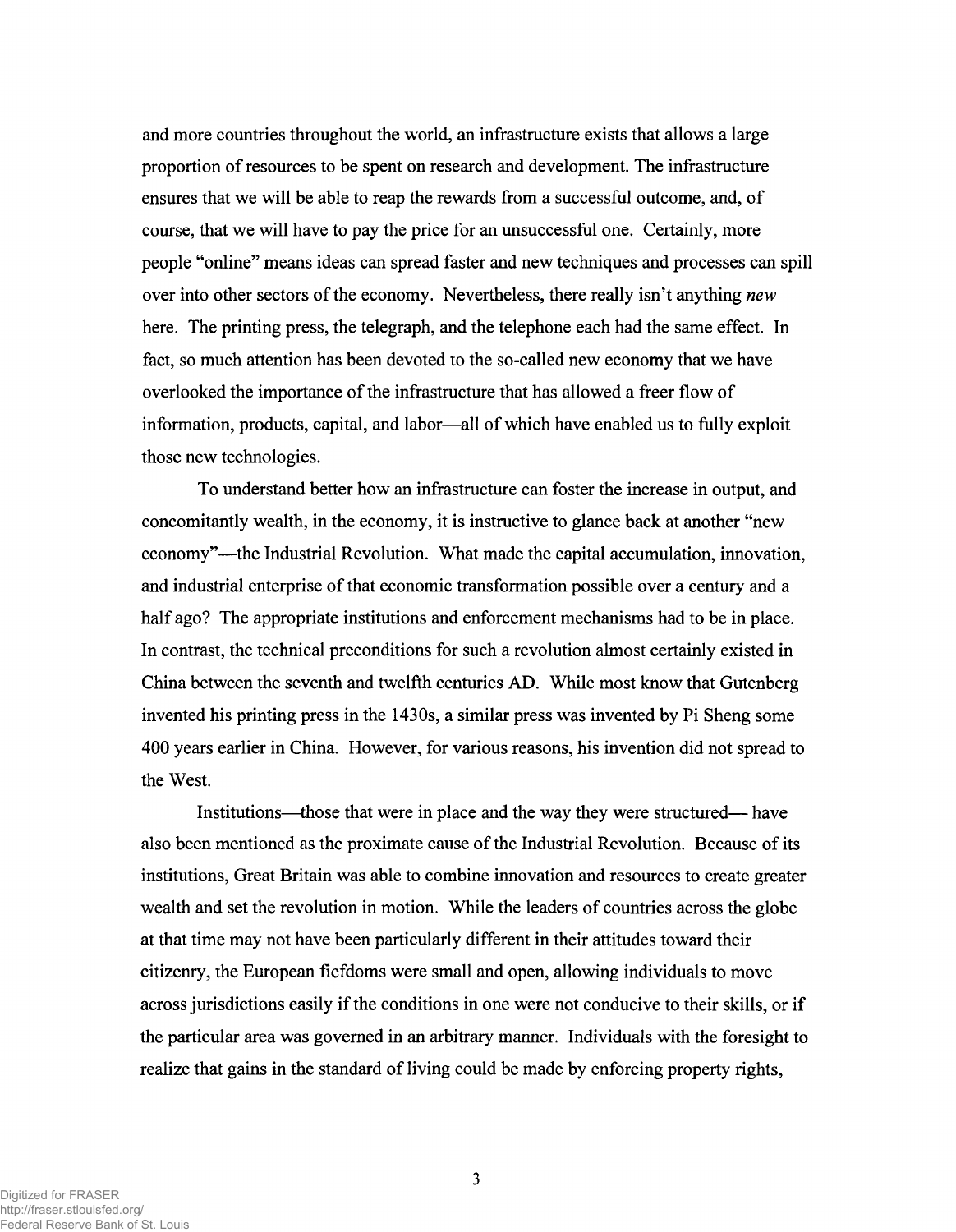establishing individual autonomy to make contracts, and so on, were able to capture such gains to the benefit of the citizenry.

Still, trading *between* jurisdictions was problematic, because the laws or rules between them were often idiosyncratic. The merchants took it upon themselves to impose and enforce their own rules, known as medieval *lex mercatoria* (Custom of Merchants). These rules basically established property rights and enforcement mechanisms for breaches of those rights, enabling a freer flow of both goods and ideas, leading to higher levels of prosperity. One should not be under the illusion that that was a peculiar time or a singular event. It is easy to point to many such cases where institutions can be singled out as encouraging or discouraging growth. For instance, we can point to the "Asian Tigers" over the past couple of decades compared to China or North Korea. In economics it is usually not possible to "see how things would have turned out" had we imposed a different assumption on the model. Occasionally, however, we are provided natural experiments. Countries divided by some arbitrary border, as East and West Germany were, or North and South Korea are, give us keen insight into the important role institutions play in determining economic growth. It seems doubtful that explanations other than the underlying infrastructure can adequately explain the disparate patterns of growth between such politically divided regions.

## **It's the Institutions, not the Macropolicies**

If we ask a simple question like, "Why are some economies rich and others poor?" or "Why do economies grow at different rates?" we get a simple answer: Rich economies have greater resources per capita—more capital, both human and nonhuman, and better technology connecting the two. But this answer only begs another question: "Why do some economies have high levels of capital and technology, while others do not?"

I believe it is a nation's choice of institutions—the totality of which we call the economic infrastructure—that determines wealth and development. What separates economic "haves" from "have-nots" is whether the role of an economy's institutions particularly its public institutions—is to facilitate production, or to confiscate it.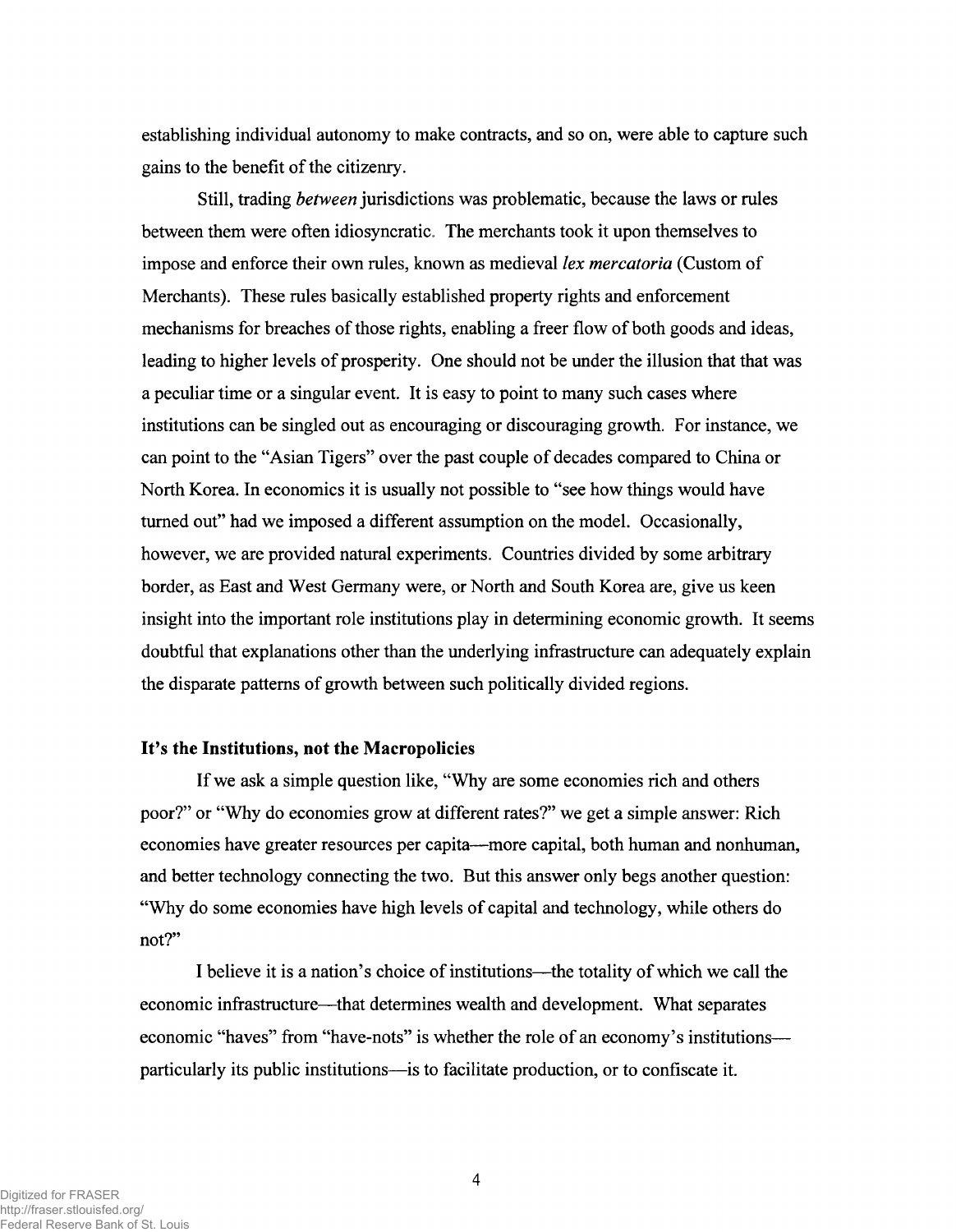We can describe an economy's infrastructure as the climate created by institutions that serve as conduits of commerce. Some of these institutions are private; others are public. In either case, an institution's role can be that of conversion—helping to transform resources into output—or diversion—transferring resources to nonproducers. Most private institutions are sustained by the value they add—either they produce, or they fail. But the same cannot be said of public institutions that are sustained by the power of the state.

Implicit governmental guarantees, without adequate market oversight, create the potential for a nation's asset values to be determined by things other than the investment's underlying contribution to the world economy.

#### **The Role of the State Institutions**

At the most basic level, there can be only two rationalizations for the state's participation in an economy. The first is as a social equalizer, redistributing the fruits of a nation's production under the presumption that a particular social need takes precedence over private desires. The second justification for government participation is the assertion that markets fail to produce an efficient outcome.

Where equity issues are concerned, the role of the state is unambiguous. Society chooses to accept a lower average level of wealth in exchange for some presumably higher social objective.

It is the state's role as a promoter of market efficiency that raises the most complex questions. Even if the objective is to overcome a particular market failure, once the state has involved itself in the economy, its influence will have wide-ranging and unanticipated consequences. And state institutions, which are not bound to obey market forces, exert influence long after their usefulness has passed.

While I doubt that market failures are as common as activist policymakers presume, it is clear that they do occur. The most frequently cited example is "public goods," where providing a good for anyone makes it possible to provide it for everyone with no additional costs. But, precisely because it is difficult to exclude individuals from receiving the benefits of such goods, the private sector would produce too little of that good. A legal system and national defense are such public goods. Another, though not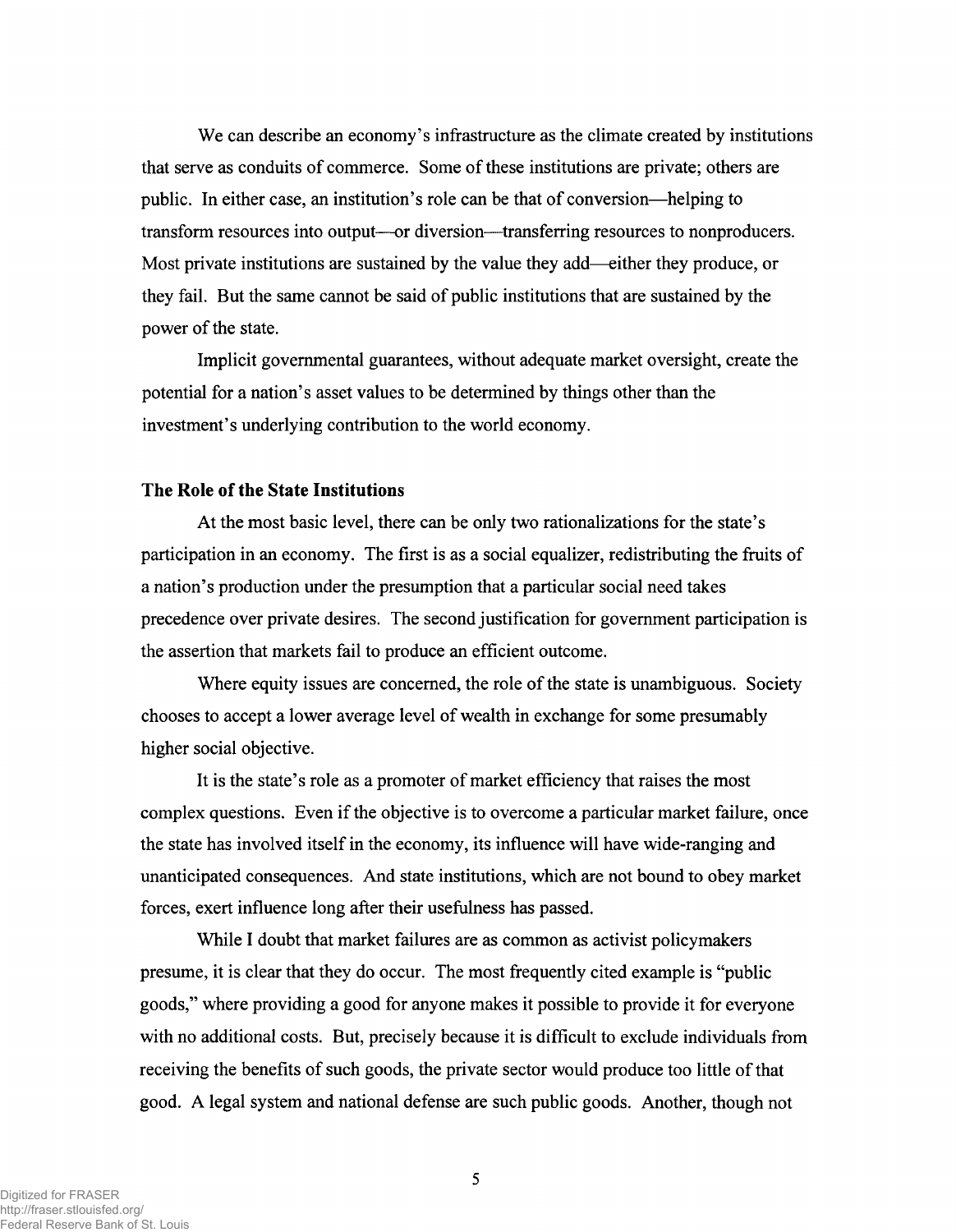often mentioned in economics textbooks, is that of a stable currency. These functions become part of the economic infrastructure called "the protection of property rights," which means, more or less, that individuals can expect to receive the product of their labor. Although people could privately undertake actions to prevent diversion of their output (by burglary, for example), it is widely accepted that a social institution (such as a police force) is a less costly means of protection. Let us be clear, however. In order to pay for the police, courts, or jails, resources must be diverted to the state from private persons in the form of taxes.

Indeed, once the state is introduced into the economic infrastructure, it cannot help but tax the system's productive capacity. Sometimes, these taxes are direct and sustain the government activity. But direct taxes are probably only a small part of the overall cost to the economy. Also important are the costs borne by private agents who invest resources to minimize their tax burdens, either through tax-avoidance schemes or through attempts to influence the taxing authorities.

This is the paradox of any state enterprise. While the state may be the most effective instrument for minimizing resource diversions (for example, by protecting property rights and enforcing contracts), it simultaneously introduces the potential for the debilitating diversion of resources for the state's own account. This, I think is where the differences between economies are grossly understated.

A recent article in the *Wall Street Journal*,<sup>1</sup> written by Hillel Halkin, comments on a well-known Egyptian writer's impressions of the recent corruption scandals in Israel. The chief of police resigned after it was revealed that he spent several nights as a nonpaying guest at a beachfront hotel. The Egyptian writer was shocked at the resignation of the chief of police, saying that Israel must have a ".. .terribly childish fear of corruption if you make an important official lose his job over an idiotic trifle like that." Mr. Halkin points out that ".. .the country that does not hold its elected officials to the highest standards will end up getting the lowest."

**<sup>1 &</sup>quot;The Virtues of a 'Childish Fear of Corruption,'"** *Wall Street Journal,* **March 29,2000, p. A22.**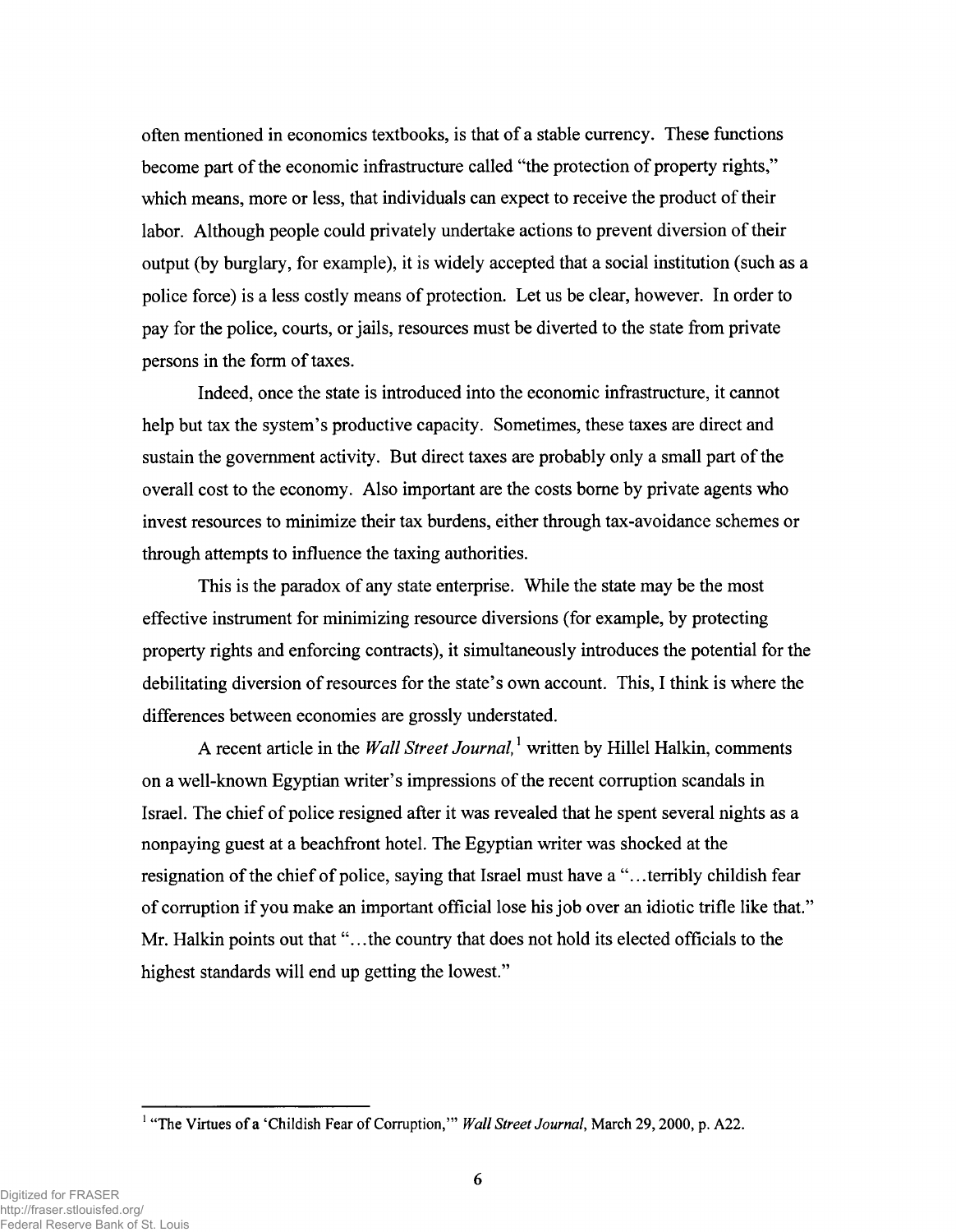The rule of law must be universal; and these universal rules should be general and abstract. These abstract rules, according to Hayek, must be "applicable to an unknown and indeterminable number of persons and circumstances."

As is well known, such rules must protect private property and create predictability in interactions with others. The rules should be easily accessible so that all can take advantage of them and all will know the sanctions for malfeasance. Also important is that the rules must allow actors in the economy to spontaneously respond to new technologies and new methods brought on by technological progress. Innovators need access to well-functioning capital markets. Firms need to be able to hire or fire workers as market conditions warrant. Enterprises not willing or able to embrace new technologies—and therefore not able to compete with those that do—should be allowed to fail.

What are the elements, then, that the state must put in place to allow an economy to be able to take full advantage of possible gains from trade? A market economy requires a foundation of enforceable property rights, generally accepted accounting principles, sound financial institutions, and a stable currency.

Quoting Hayek:

"The orderliness of social activity shows itself in the fact that the individuals can carry out a consistent plan of action, that at almost every stage, rests on the expectations of certain contributions from his fellows."<sup>3</sup>

Where public contracts are not honored and private contracts not enforced, markets are impaired. Where title to property is not certain, normal banking is not possible. Where financial statements are not reliable, investment opportunities are obscured. Where the purchasing power of money is not stable, resources are wasted in costly information gathering or in producing or consuming the wrong things.

Additionally, the rules governing individual interactions are inherently not any different than those we would want governing interactions between individuals and institutions. It is essential that we trust that those we interact with will act in predictable

**<sup>2</sup>** *Law, Legislation and Liberty, Volume I: Rules and Order* **(Chicago University Press), 1973.**

**<sup>3</sup>** *The Constitution of Liberty,* **London: Routledge & Kegan Paul, 1960.**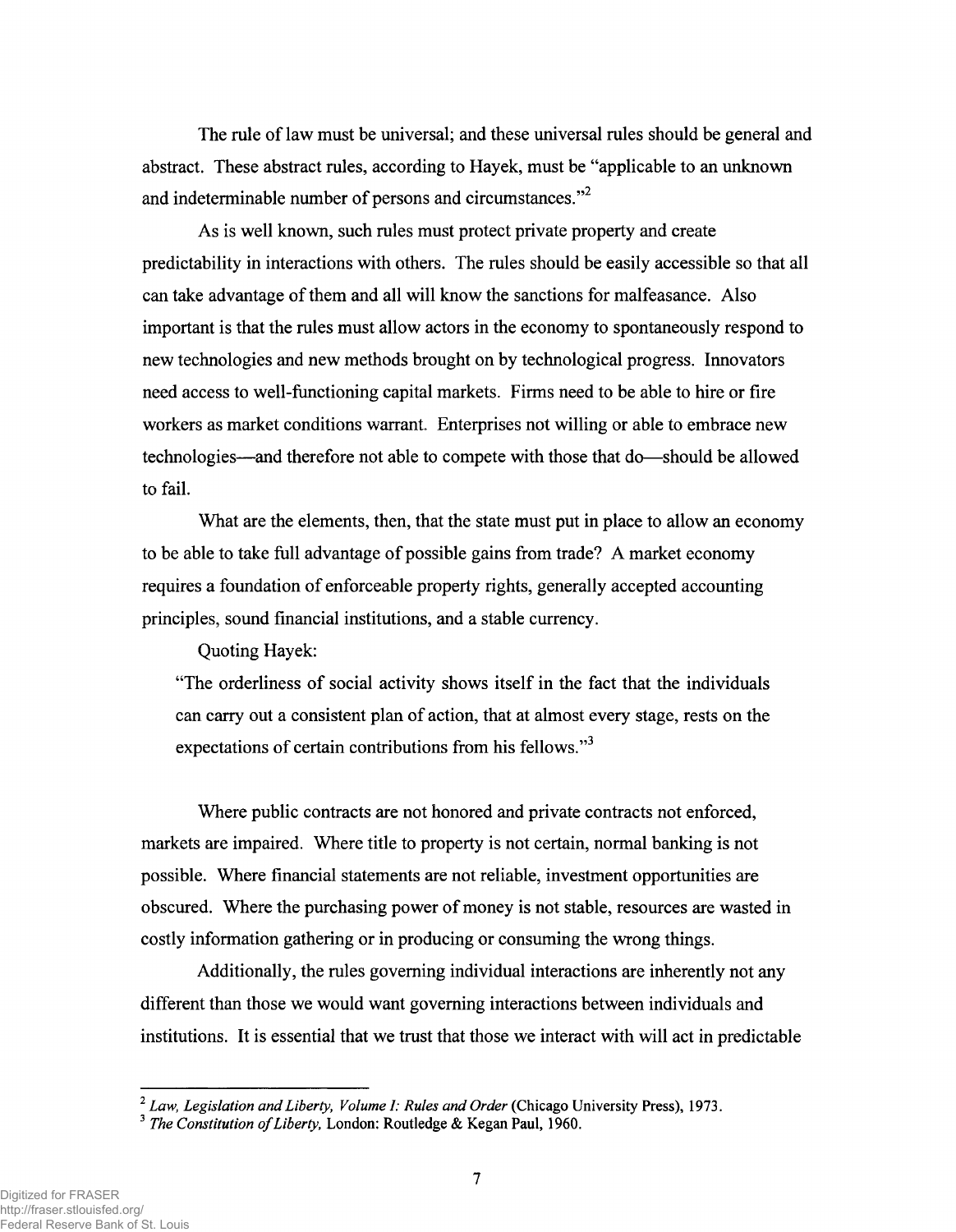ways, will fulfill promises, and so on. If this were not the case, transactions' costs might exclude possible gains from trade. It seems remarkable, when you think about it, that we often take substantial amounts of money to our bank and hand it over to people we have never met before. Or, that securities traders can send millions of dollars to people they don't know in countries they have never been in. Yet this occurs all the time. I trust that the infrastructure is set in place that allows me not to worry that the person at the bank who takes my money doesn't just pocket it. Or that when I use my credit card to buy a new CD or tennis racquet over the Internet, from a business that is located in some other state or country, I am confident I will get my merchandise, and they are confident they will get paid.

#### **A Reputable Monetary Authority**

We must require from our government institutions the same features we require from our private ones—predictable behavior, trustworthiness, and commitment. People would like to expect that if taxes are taken from them to provide for their retirement, the government will honor its obligation and return the funds with interest when they are old. We should expect that the dollars issued by the government are subject to the same level of trust, and that their value will not be eroded by arbitrary policies.

It is important to emphasize that these rules should apply at all levels and to all institutions, including the monetary authority. Economic exchange involves information and transaction costs that require real resources. These costs, which influence the extent of trade, the degree of specialization of labor, and the economic benefit derived from goods, stem primarily from the difficulty of acquiring information about the quality of the goods—their true worth, as opposed to their money worth. The lower the information and transactions costs, the greater the opportunities for individuals to undertake exchanges that maximize mutual welfare. When we find ways to conserve productive resources that had been devoted to gathering information and conducting exchange, we liberate them and make them available for creating consumable output. In this way, sound money promotes prosperity.

Of course, a nation must be concerned not only about the integrity of its money, but also about the stability and reliability of its financial system. The condition of a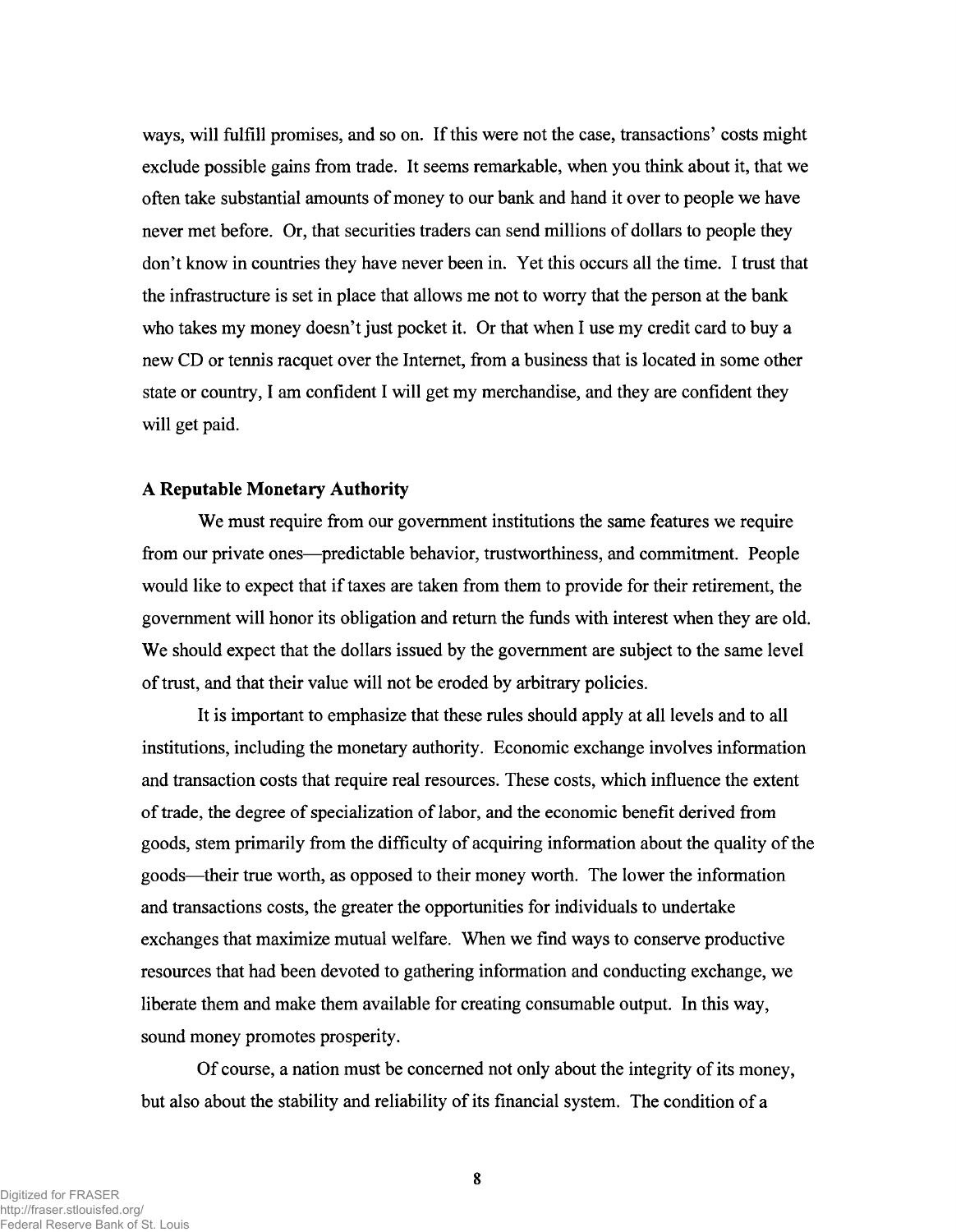nation's financial intermediaries and financial (asset) markets may influence a monetary authority's policy actions, but need not compromise its objectives. Unsound financial institutions and inefficient financial markets may impede, but do not preclude, the achievement and maintenance of a stable currency. Nevertheless, if ex ante concerns about, or ex post responses to, the condition of financial intermediaries or markets, divert monetary authorities from a disciplined, sound policy stance, then overall financial instability can result. While the adverse effects of shocks to the financial sector can never be eliminated, their disruptive influence can be minimized if monetary authorities continue to provide a stable monetary unit.

Economists are accustomed to talking about the quantity of money; I suggest thinking more deeply about its quality. A society will choose to use as money something that enables people to gather information and conduct transactions with a minimum of resources. Indeed, the worldwide use of the U.S. dollar alongside local currencies illustrates the point that currencies do compete along the quality dimension.

While central banks around the world have begun to understand the long-term efficiencies that stable money can provide, they are also part of a fiscal regime that includes strong incentives to violate the public's trust by generating unanticipated inflation. Through unanticipated expansions of fiat money, central banks can levy an unlegislated tax, reduce the real value of the government's outstanding debts, or attempt to exploit a short-term trade-off between growth and inflation. Governments, especially those that heavily discount the future, will always be tempted to instruct or pressure their central banks to issue excessive amounts of money.

The beneficial effects of such short-sighted government policies are transitory at best. As people alter their behavior in the face of inflation, the cost of conducting exchanges increases. The additional resources expended on gathering information and protecting the real value of wealth would otherwise have been available for growthenhancing activities.

Governments lacking the willpower to maintain price stability may attempt to ensure the quality of their monetary unit by adopting institutional arrangements that restrict their own monetary discretion. Certain types of rules can enhance a central bank's reputation by signaling that the government intends to maintain the quality of its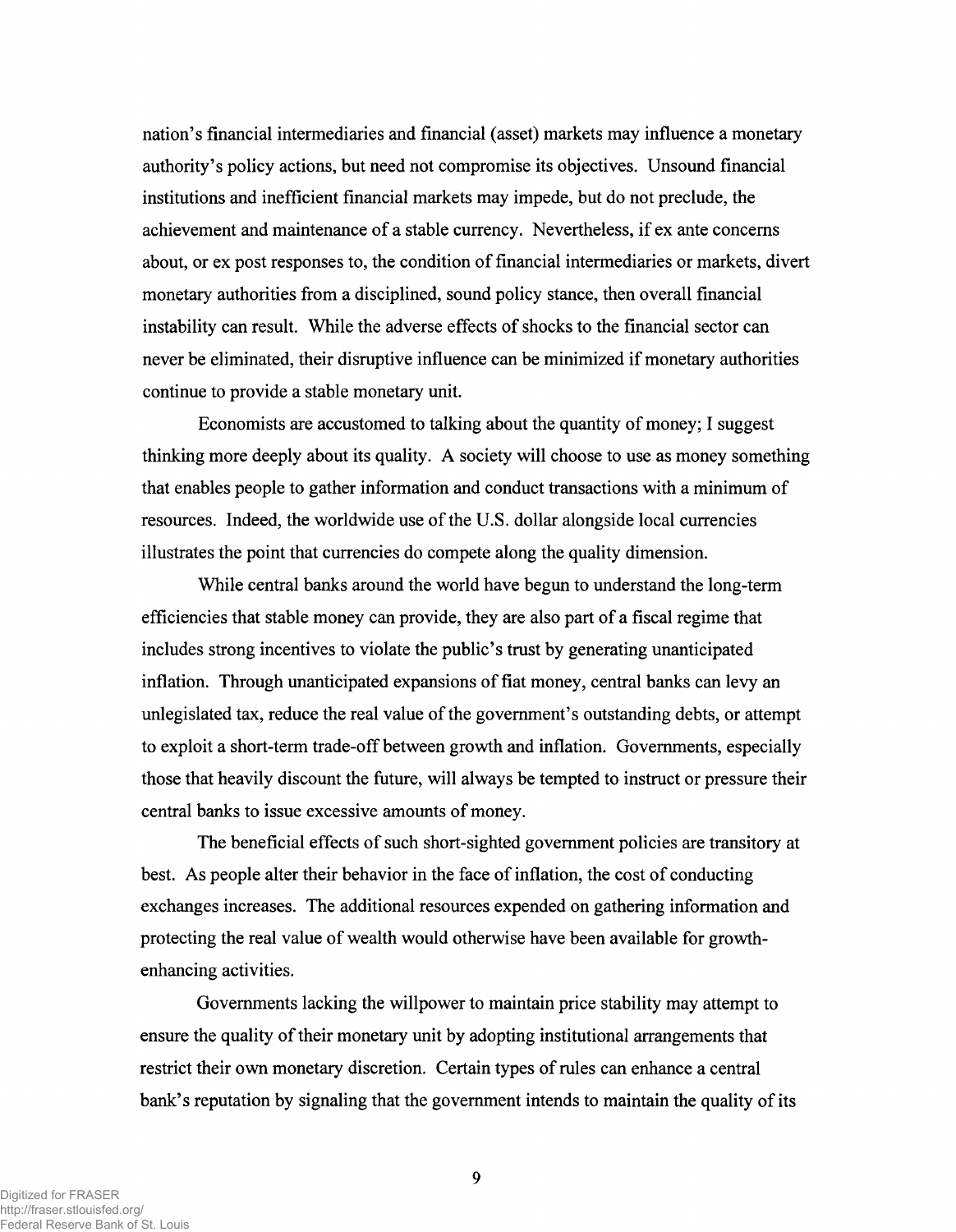currency. Examples include explicit price-level targets or other legal imperatives that place monetary stability above other objectives. Such arrangements may be particularly important because a reputation for monetary integrity is built very slowly.

#### **Some Practical Examples**

Several examples of the importance of infrastructure in fostering long-run growth are worth noting. The first concerns the decline in the value of the euro relative to the U.S. dollar and the British pound, which occurred shortly after its initial offering. The euro recently was trading at about 95 cents, far below its January 1999 starting level. Many have put the blame for the euro's weakness on the outflow of long-term capital.<sup>4</sup> Indeed, there are still many uncertainties when it comes to trying to reconcile the structural differences among the countries in the euro-zone. Countries entered the Union with over- or undervalued real exchange rates, different debt-to-GDP ratios, different rules concerning the hiring and firing of workers, and so on. Recent comments from the European Central Bank suggest that allowing Greece into the Union may exacerbate the euro's slide. Greece is the poorest country in the European Union, its per capita production is a third below the EU average, and its debt of 104 percent of GDP is substantially above the EU target of 60 percent. Many are concerned that the problem with the euro stems partly from not having adhered strictly to the standards originally proposed. For example, Italy was allowed to join, although it lacked several proposed EU standards for admission.

What needs to be done to reverse the capital flight? I am not the first to provide the answer: Significant structural reform. Namely, privatization, deregulation, and tax and pension reform.

With no constraints on capital flows, the euro, the dollar, or any other currency will migrate to earn its highest expected return. After all, there is worldwide competition for capital and labor. Institutions that restrict capital movement, or lower its return through excessive taxation, will not be able to compete with those countries whose policies help foster economic growth. And this is becoming more evident as the speed of information increases.

<sup>&</sup>lt;sup>4</sup> See, for example, Martin Wolf's April 25, 2000 article in the *Financial Times*.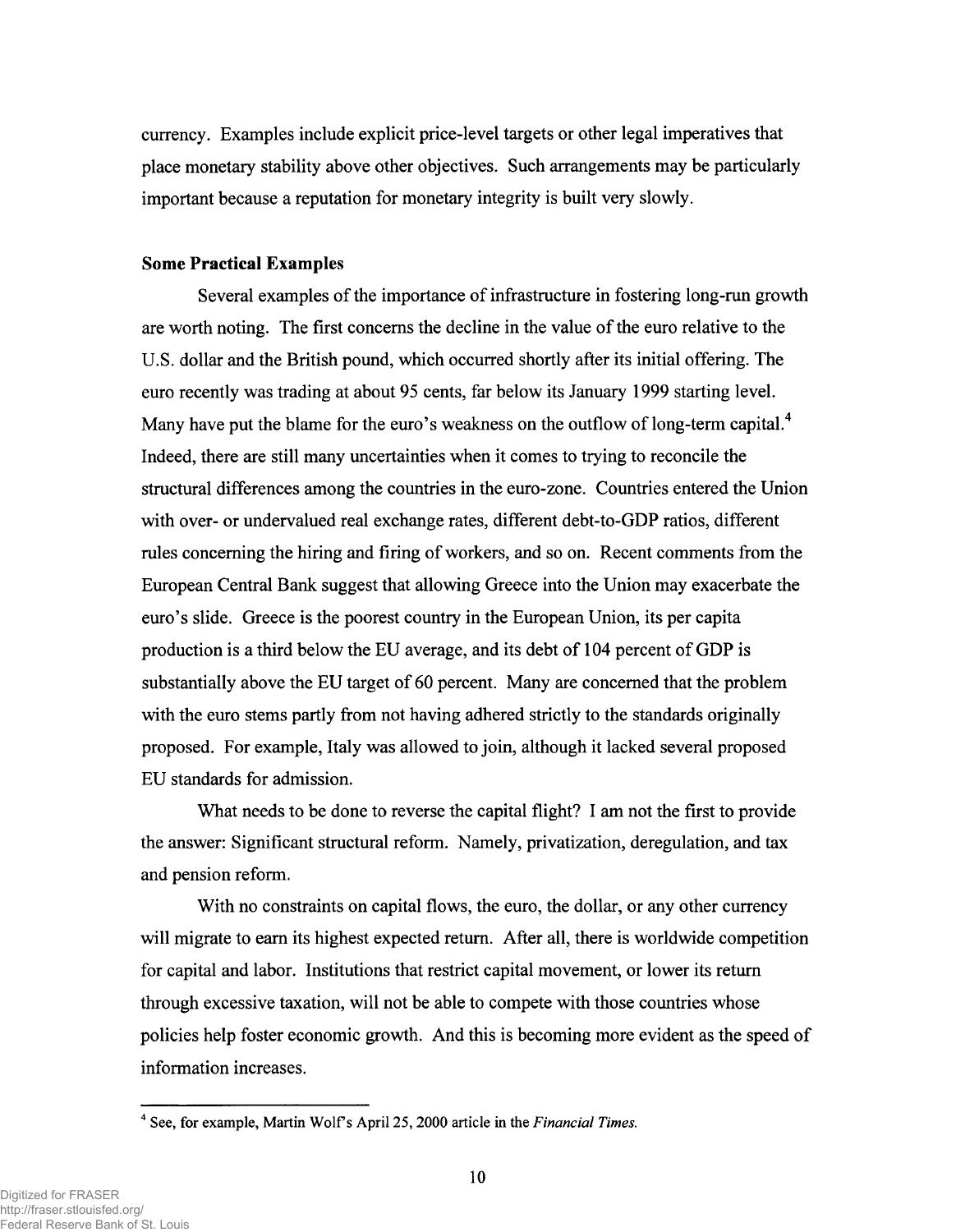This problem is not specific to the European Union. In Peru, the recent presidential challenger, Alejandro Toledo, established his platform on exactly these points. Privatization and restructuring of debt were his major priorities. He viewed establishing credibility with investors and encouraging long-term investment projects as crucial to ensuring economic growth.

Another example that illustrates the importance of appropriately structured institutions in fostering long-term growth is the trend toward dollarization in some developing countries. While it may be tempting for the monetary authority to tax money holders by expanding the money supply, as a long-run strategy this is usually counterproductive. An important role of fiat money is to increase standards of living by decreasing the costs of transactions. As inflation rises, actors in the economy will be less willing to accept the inflating currency as payment. Sometimes the actors will act on their own devices and find a substitute medium of exchange in times of acute inflation.

Lately, governments of some economies, attempting to establish credibility and attract capital, have discussed adopting the U.S. dollar as currency. This is a way to begin to build an infrastructure for an economy that is unable to maintain a constant purchasing power of its own fiat money. In a recent conference on this topic held at the Federal Reserve Bank of Cleveland, it was surprising how many contemporary international economists spoke about dollarization as an issue arising in countries characterized by an absence of strong institutions to protect property rights.

One final example of the role of institutions in providing an infrastructure conducive to fostering long-run growth, and one that I am intimately involved with, is openness regarding how decisions by the Fed are made with respect to monetary policy. My goal for monetary policy is neither new nor a secret. I have said many times that it is imperative that we maintain the purchasing power of the dollar. Not minute by minute, not necessarily at the frequency at which the FOMC meets, but over some longer time horizon, maybe three to five years. The rules I set out for institutions earlier apply equally well here. Predictability is an important component. If the rules are transparent enough, people know with some amount of certainty how the monetary authorities will respond. If they know that policymakers have a three- to five-year horizon, then seeing an uptick in price statistics in one quarter will not cause them to alter their behavior.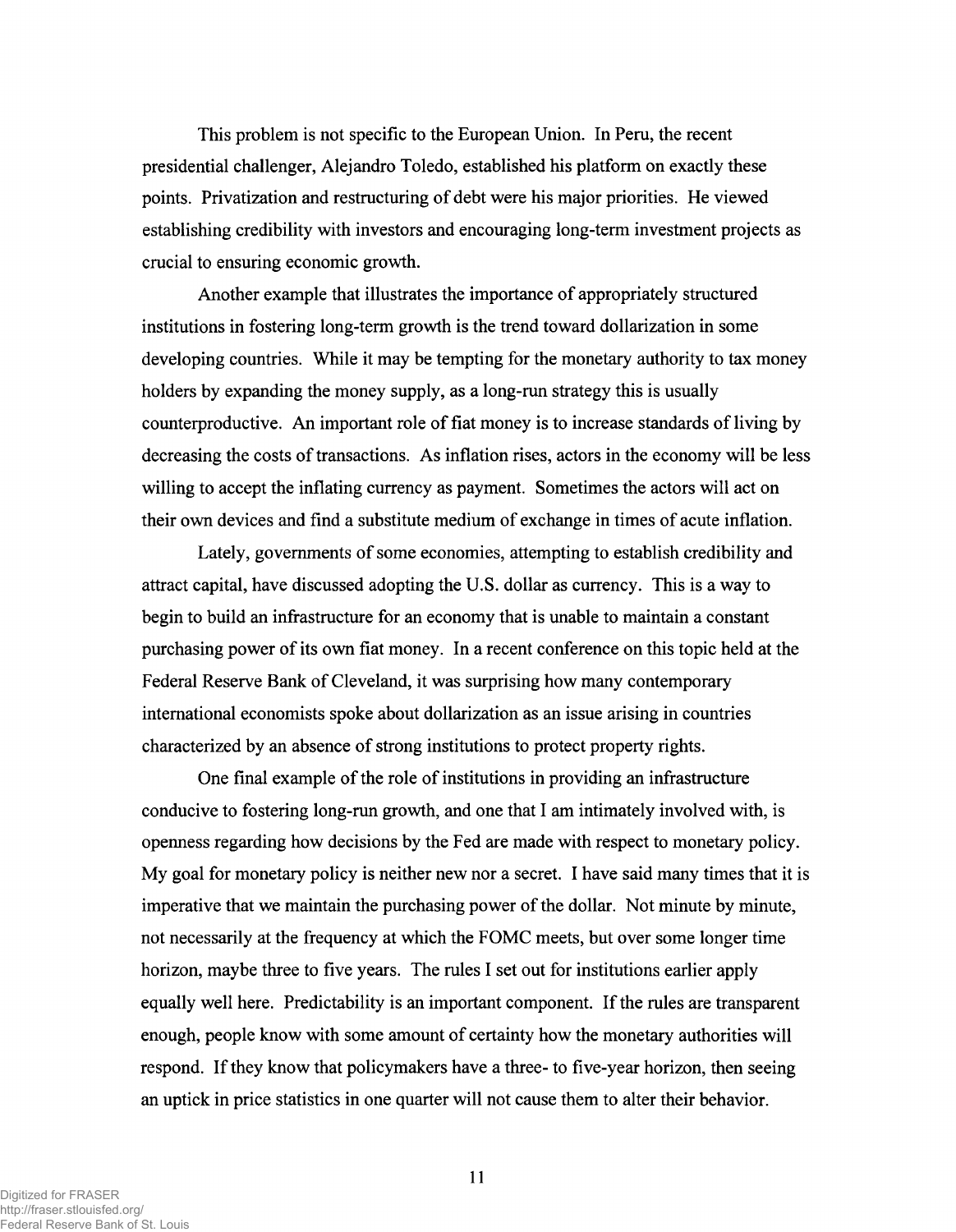I would like it to become clearer that the Federal Reserve is focussed on one goal, the long-run stability of the purchasing power of the dollar. There should be no perception that the central bank is "antigrowth" as has often been portrayed in the media, or that it pursuing some sort of "countercyclical stabilization policy." If an economy's monetary unit is known to be a stable standard of value, then changes in money prices will accurately reflect changes in the relative values of goods and assets. This is the best that can be done. While the monetary authorities are focussed on this one intermediate goal, there is no sacrifice of output or employment. The notion of a social/political tradeoff between prosperity and price stability is a mischievous myth. When monetary stability is certain, substantial resources are preserved since people do not have to solve a complicated signal extraction problem, trying to decide if the price changes they observe are relative or more general. Resources will not be wasted searching for and using nearmoney.

The monetary authority of any country has an important role in the ideal infrastructure envisioned by Hayek. Therefore, it is imperative that we understand, in a structural sense, how money fits into a dynamic, equilibrium economy.

#### **Conclusion**

I began my remarks today with a simple premise—that the economic infrastructure plays a major role in determining economic prosperity. I attempted to show that infrastructure depends crucially on the culture of the institutions that are supported by the state. The best economic performance occurs where the state has fostered an infrastructure that functions as, in the words of Vaclav Klaus, the former prime minister of the Czech Republic, a "market economy without adjectives."

Protections often taken for granted—patents, copyrights, and other intellectual property rights—are largely unknown or are ineffective in many places in the world today. Without such protections, incentives for creative talents to design and develop new products and services are substantially weakened.

Finally, let me say that while we are fortunate to be in the midst of what appears to be a new technological revolution, we should keep in sharp focus the environment that